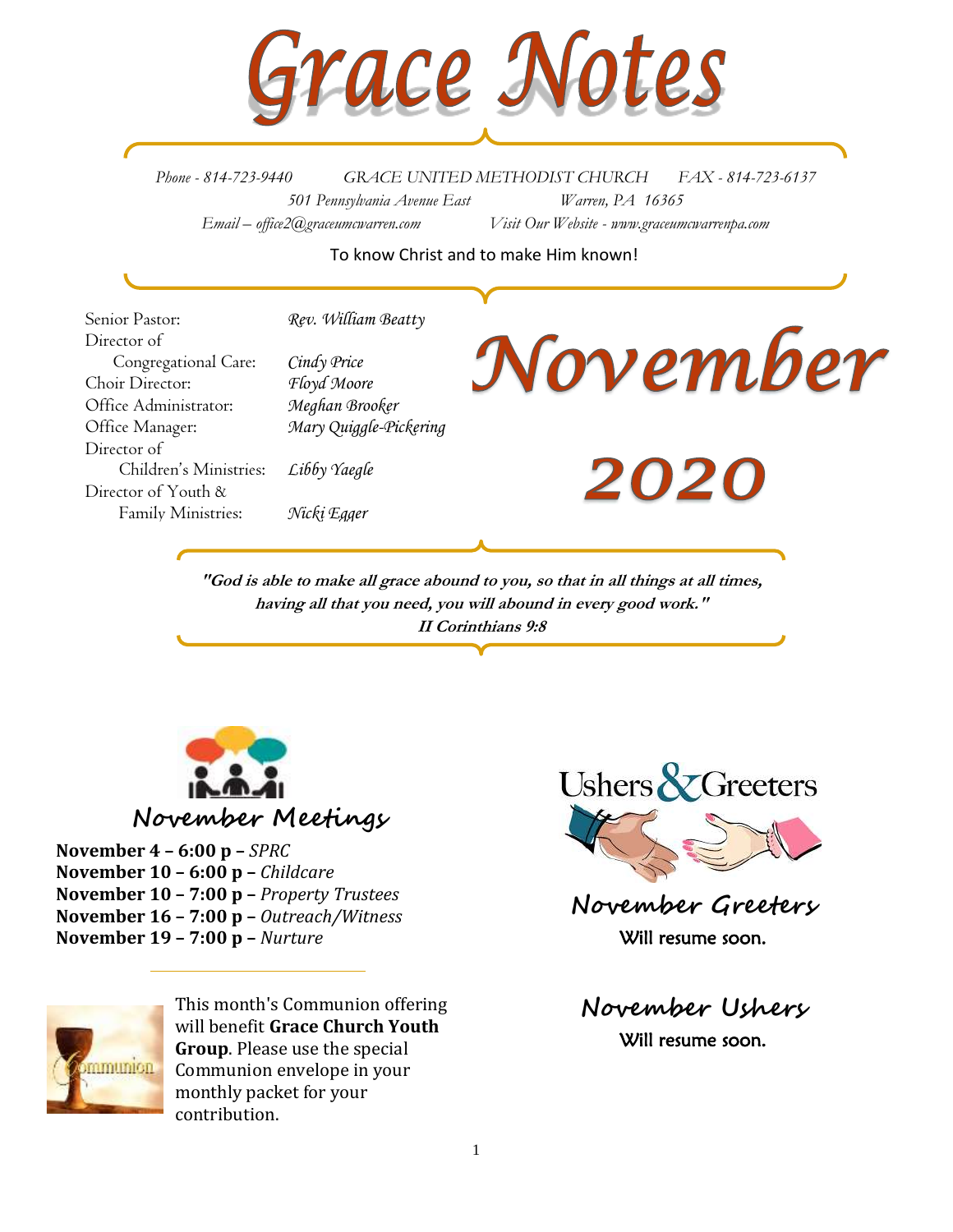

# **Thankful Hearts**

n 1 Thessalonians 5 Paul writes:

**16** Rejoice always, <sup>17</sup> pray continually, <sup>18</sup> give thanks in all circumstances; for this is God's will for you in Christ Jesus.

In 2011 someone created on Facebook what they called the "30 Day Thankfulness Challenge" with the idea that every day in November they would post something they are thankful for. Nov  $1<sup>st</sup>$  began with a simple question: "What are YOU thankful for?" A simple post that asks a simple question and 9 years later people are still answering the question. Yet... it's a challenge for a reason. Can you articulate 30 different things you are truly thankful for? For some of us that really CAN be a challenge.

Paul writes, "Give thanks in all circumstances." We think about thankfulness this month because of Thanksgiving – you know, the one day a year we HAVE to think about being thankful (like that one day a year we have to think about our mothers or our fathers, and so on…just kidding…) But we're maybe MORE likely to think about it in November, right?

Give thanks in all circumstances. How do you read that? I mean… I get that it doesn't say FOR all circumstances, but still… How hard to you find it to find reasons to be thankful? We often find it difficult, depending on our circumstances. But that's exactly what Paul is trying to drive us toward. Rejoice always, pray continually, give thanks in all circumstances. It shouldn't matter what is going on around us – we really do have great reasons to give thanks, great reasons to rejoice, and great reasons to be in connection with our God.

It takes a shift, being transformed by the renewing of our minds (Romans 12:2). Our culture wants to wallow in self-pity, God says find a reason to give praise. The world around us pushes us into the mud and the mire, God says pay attention, you have reasons to be thankful.

So, don't just pause on Thanksgiving Day, or Thanksgiving Eve, or whatever. Not even just 30 days. Start right now and, regardless of your circumstances, regardless of what's going on.

Where do you get your joy?

What are YOU thankful for?

In Christ, Pastor Bill

hope and pray you and your family are healthy and well. I also hope you've enjoyed our worship services, either online or in person**. I have**  I



**good news!** We have some exciting worship opportunities planned for the near future. *Thanksgiving is coming!*

# *Christmas is coming!*

Every worship service from now until well into January has extra special meaning and significance in our lives. We *will* celebrate Thanksgiving! We *will* celebrate Advent and Christmas! We have been making plans to worship in the most meaningful ways while staying as safe as possible during these difficult times. Although we cannot present the wonderful Christmas concert as we have in the past, we will be involved in our Christmas Eve service, along with our Sunday worship services. Stay tuned!

# *If you're like me, you need to get back into singing shape.*

# *Even with a mask, here are some tips:*

**Hum**. A lot. High, low, loud and soft. Inside, outside, in the rain, or in the shower, humming is pretty safe, you can even hum within a mask and no one will know it's really you!

**Breathe**. You're still allowed to breathe, even in public! Breathe deeply, "Smell the rose, extinguish the candle". Just think about breathing for a while. You'll like it!

**Sing**. It's still legal, in most states. Make up some words to the song you almost remember. Make up your own language. Once again, with a mask, people might think you're a bilingual genius! **Exercise**. You can exercise your whole mouth under your mask. Practice smiling! Probably nobody will even know you're not really a grump. Just don't stick out your tongue…..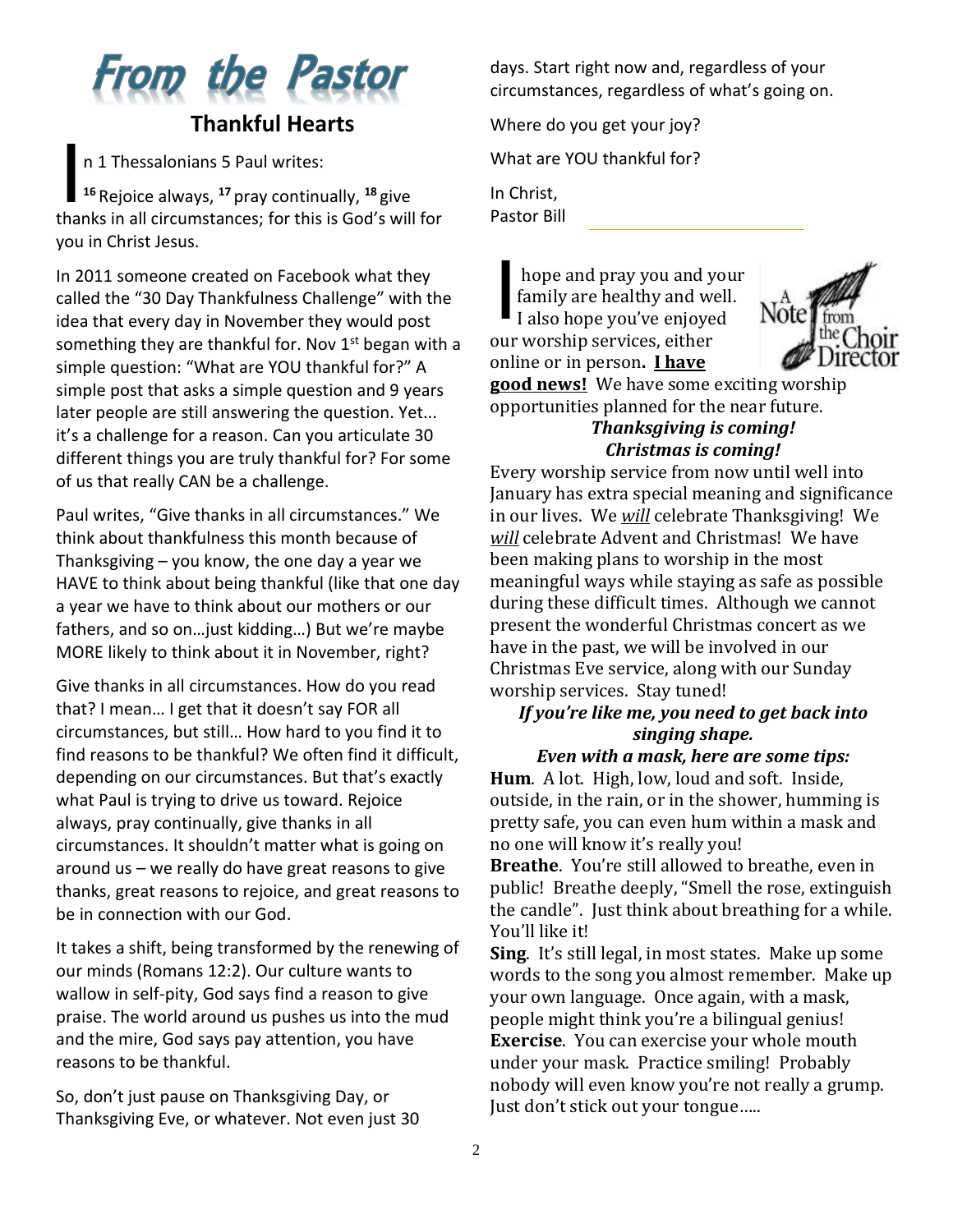**Hum. Breathe. Sing. Exercise**. **Repeat. Pray without ceasing. Breathe without ceasing!** I hope you'll be involved in our ministry as much as you're comfortable at this very strange time. No matter what, please continue to pray for your ministry and your congregation here at Grace.

Floyd Moore

# *From the Director of Congregational Care*

# "Re-Cover" with Grace

ay back in March, when CoVID began, a group of women at Grace began making masks for the Warren community. To date, we have distributed 1,357 masks. The majority are handmade but we did buy several hundred early in the process to keep up with the need. W

Our production waned in the late summer. As fall has set in and CoVID infections (along with potential flu) are on the rise, our output is increasing. We are now attaching an iron-on label: "Grace United Methodist Church Made with Love". Prayerfully, those who use these masks will be reminded of God's love as exemplified by his servants.

In September, a thank you note was sent to Grace thanking us for providing these free masks to the community. This really warmed my heart! The writer does not live within walking distance of Grace, so it impressed me that our clotheslines are being noticed by those beyond our immediate area.

**"Covered"** *by Grace*, our winter hats, mittens and scarves ministry, starts this month. Warm accessories and masks will now hang together on our front porch. PRAISE the LORD for all who contribute.

Our community is **"Blessed"** *by Grace!*

Warmly, Cindy Price

omehow we are in the last few months of the year already. The weather S



has been gorgeous this year and the start of autumn did not disappoint. The changing leaves were spectacular and while most had dropped to the ground, a few blotches of gold still dotted the hillside for us to enjoy while on the hayride at the end of October on the Johnson's farm. It was a chilly day, but we had an excellent time. The kids enjoyed being outside, kicking or throwing balls, playing with Melinda's toy tractors, playing with the stomp rocket, petting farm cats, feeding apples to the horses, drinking hot chocolate, and running up and down the big hill, a tradition, I've been told. Watching the kids climb to the top of the hill and then run back down, arms flailing, toppling over in the grass at high speeds, may have been the most entertaining part of the day. A very big thank you to Colter and Melinda for letting us spend the afternoon at their farm.

The air is getting chillier, allowing for fewer opportunities for outdoor events, so what is next with gatherings for the Children's Ministry has yet to be decided. Careful consideration will be given during planning.

Libby Yaegle



alloween is now behind us and we have been talking about fall and how our animal friends prepare for winter. The three yearold class will bring in their teddy bears and we will teach them how to hibernate. November will bring more fun as we learn about Thanksgiving, play in our teepee and sail on the Mayflower. The month will conclude with our Thanksgiving feast where we will share thanks for all of our blessings. H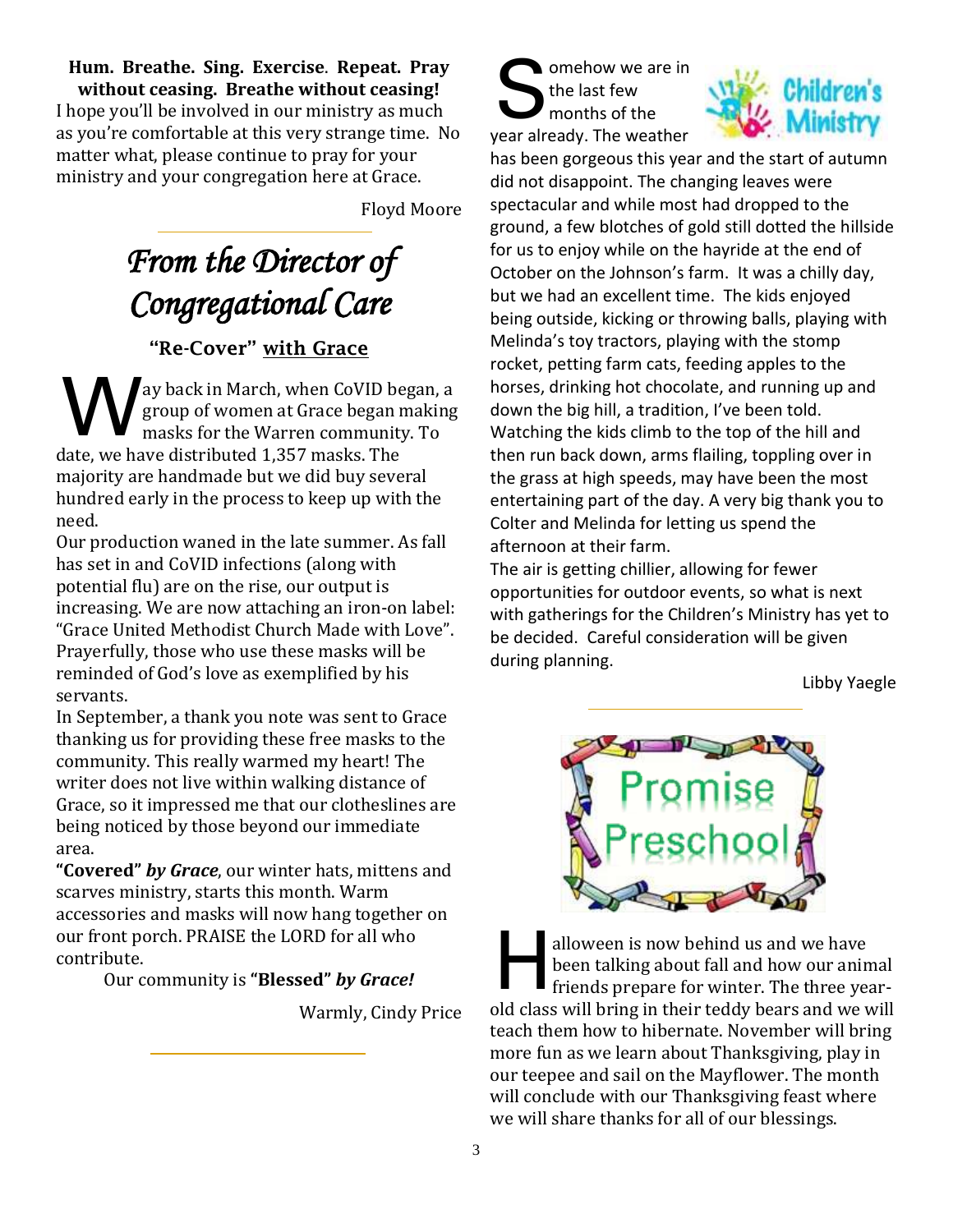There aren't enough words to express our appreciation for all the support you have given our program over the years. We hope to get a fundraiser under way this fall to help with the shortfall due to the lower number of students we could safely enroll this year. Please continue to hold our teachers and children in your prayers as we implement the COVID-19 protocols to keep everyone healthy & safe!

**THANK YOU VERY MUCH FOR YOUR SUPPORT!** We want to wish everyone a wonderful November and Happy Thanksgiving!

Trish Gentilman & Jessica Rex

hank you for all that donated for the two Trunk or Treat we participated in. It is hard to believe that it is T

November already. The weather is really changing. The children are going to have Teacher Conferences on Nov Mon 9th & Tue 10<sup>th</sup> that will mean we will have all day care for those days. Thanksgiving is also this month so



we will be closed November Thu 26<sup>th</sup> & Fri 27<sup>th</sup> but we will have all day care on November Wed 25<sup>th</sup> & Mon 30<sup>th</sup>.

Stay Safe and Happy Thanksgiving

Irene Garris



During Worship *9:30 a.m. (0-2 yrs.)* 

*11:00 a.m. (0- 5 yrs.)*  **November 8 November 15 November 22 November 29**

*~* 

# November Worship Assistants



Advisors:

 *Linda Knapp 726-1199 Sheryl Richards 726-3876*

# **Coming soon.**

# **Our budget the month of September 2020:**



*Other income consists of funds from Sunday School, Room Rental, Bible Studies, Literature Tables, Fitness Ministry,* 

*Easter, Christmas, and Misc. Income.*

| <b>BUDGET</b>             | 2020      | 2019      |
|---------------------------|-----------|-----------|
| <b>Other Income:</b>      | 22.00     | 1,352.60  |
| Offerings &               |           |           |
| <b>Tithes</b>             | 25,287.06 | 30,946.91 |
| <b>Total Income</b>       | 25,309.06 | 32,299.51 |
| <b>Number of Sundays:</b> | 4         | 5         |
| Borrowed                  | 0         | 0         |
| <b>Expense:</b>           | 34,082.71 | 34,386.01 |
| Attendance:               | 818*      | 977       |

# **Connectional Apportionments**

**Obligation-** 3,252.42 **Paid to date** 29,272.36 Ahead (Behind) 0 Percent of year to date paid 75% **His income:** Was \$6,990.45 higher in September 2019 compared to September 2020 **Our expenses:** Were \$303.30 lower in September 2020 compared to September 2019

Nine month review Income: January – September \$247,008.52 Expense: January – September \$254.591.78

We praise God for the generous gifts and offerings given.

\*September 2020 attendance is estimated due to online worship services.

Submitted by: Alice Bonnell, Finance Chair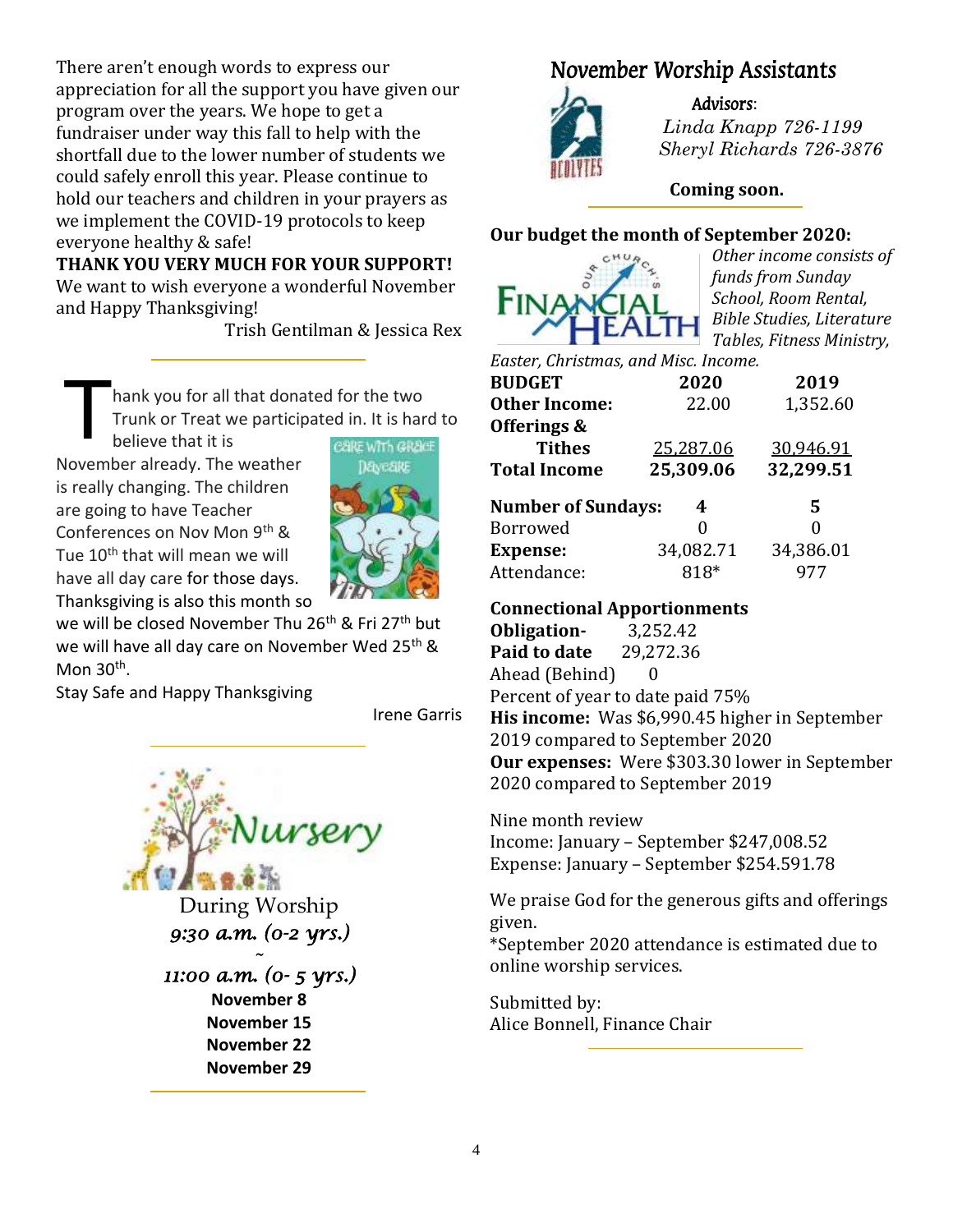

*"Dear friend, I hope all is well with you and you are as healthy in body as you are as strong in spirit."*

### *3 John 1:2*

Did you ever have one of those moments in your life when it feels like God is saying, "I've been using you here, but now I'm going to use you over there". I believe that has happened to me in these last few months.

The Fitness Ministry was going along great with an abundance of people and warm camaraderie, even endless opportunities to evangelize. Then . . . the pandemic halted us in our tracks. I would have never guessed that the day I put a sign on the door that said we would disband for two weeks would turn into not meeting again indefinitely.

But God had plans yet to unfold and it has only taken a change from one word to another. Welcome the Health Ministry! I am reframing the class format into a more individualized method of working with people. My passion will always be fitness training, but that also includes an abundance of other areas of health.

If you happen to be someone who wants to improve your strength, your balance, your bone density or your finesse with yoga moves, I've got a plan for you! If you are looking for a way to burn more calories, to eat better or to address health issues through nutrition, I've got this! And very importantly, please know I am trained in anxiety related issues that range from disrupted sleep to stress related issues and all the way through PTSD.

I'm simply a phone call or an email away. I will be meeting with individuals or up to three people at a time in Eaton Parlor, or even your home. I have close to thirty years of working with people in this capacity and I think God wants me to keep pitching in! If you want to be a part of the Health Ministry and bring your skill set with you, I would love to hear from you! I welcome having others to walk alongside. With enthusiasm,

Sue Toombs, Lay Leader

**Music Memorial Fund For: Marlene Franklin, Jim Gray, Don Johnson, Dean Johnson By: Audrey Cable**



# **HOPES Fund**

**For: Tim & Natalie Price's Wedding By: Alice Bonnell**



**For: Pastor Bill & Family (Pastor Appreciation) By: Pete & Marge Smith**



Looking for something new to read? Christian Fiction, Christian Non-Fiction, Devotionals, Children's Books, and More! Check out the church library, located on the second floor,

above Wesley Parlor. The library is open by appointment only. Call the church office to reserve your time.

Amazon donated 0.5% of the price of your eligible AmazonSmile purchases to the charitable organization



of your choice. Support your charitable organization by starting your shopping at smile.amazon.com. Select "Grace United Methodist Church Warren" as your charity for Grace Church to receive quarterly distributions from Amazon. Now also available on the Amazon app. Select "settings" in the main menu, tap on "AmazonSmile" and follow the instructions to turn on AmazonSmile.



**Items for the December Newsletter need to be delivered to Mary in the Church office**

**[\(mary@graceumcwarren.com\)](mailto:mary@graceumcwarren.com) by Monday, November 16. Thank you!**

The Grace Church Food Pantry is in need of **boxes**. Amazon or other shipping boxes would be appreciated. We are also in need of **Jello and Pudding** at this



time. Thank you to all who contribute.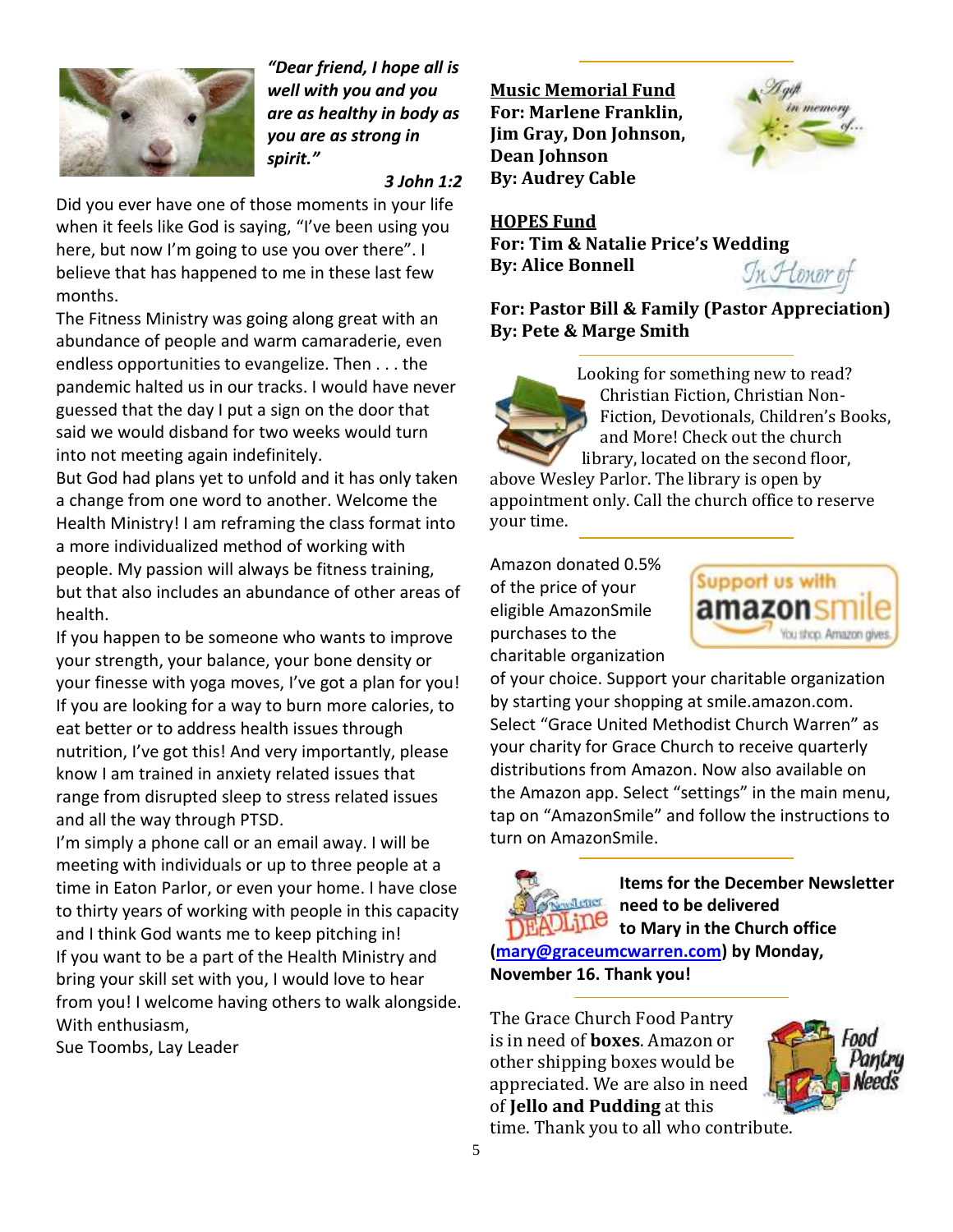

Operation Christmas Child starts with an empty shoe box and ends with great joy in the life of a child and an opportunity for them to hear the Gospel of Jesus Christ.

Ways you can help:

Have your family pack a box(es) enclosing the \$9 shipping fee for each,

Donate items (see brochure),

Donate money to help with the \$9 shipping fee/per shoe box.

If you need a shoe box, the pre-printed ones are still available in Wesley Parlor. If you prefer, you may use a purchased one (plastic with snap-on lid), or recycle a clean shoebox with lid that you may have on hand. Pick up the informational brochure as well in Wesley Parlor.

For those who would like to contribute merchandise, but not necessarily wanting to fill a shoe box, there is a donation OCC box outside the church office by the elevator entrance as a collection point for such items. Please bring these to the church by November 8. A few ideas are small toys, stuffed animals, school supplies, combs, baseball caps, socks, t-shirts. Please, no candy, toothpaste, liquid items, glass or breakable items, or war-related articles. Refer to the brochure for further information and suggested items. (We have plenty of washcloths and small/medium flipflops already.)

If you prefer not to shop, you might consider donating to the cost of shipping, which is \$9 per box. This would go toward the boxes assembled by the CREW (our youth group) from the loose items donated—cash, or checks payable to Grace United Methodist Church and put in the offering plate or give/send directly to the Church office. Deadline for completed shoe boxes is Sunday, November 15. Please follow the instructions on the envelope provided with the label--boy or girl and the age.

Thank you in advance for any help, items, or contributions you may be able to give for this important mission project. For questions regarding this project, please call the church office, 723-9440, or Linda Knapp, 726-1199.



**November 1 – Becky Gnage**

**November 2 – Marge Smith**

**November 3 – Megan Curren, Kevin Werner**

**November 4 – Lilly Berdine, Casey Eaker**

**November 5 – David Cassidy, Nichole Webb**

**November 6 – Gary Trisket, Paige Conklin, Caleb Hellman, Lois Strycula**

**November 7 – Jan Moore, Kim Messinger, Melinda Johnson**

**November 9 – Nicki Egger**

**November 10 –Rick Gnage, Carol Mead**

**November 11 – Dave Hunter**

**November 12 – Melissa Tatarski**

**November 13 – Dorothy Robinault**

**November 14 – Becky Culbertson, Madison Manelick**

**November 15 – Nancy Johnson, Lyn Grey, Ken Brady**

**November 16 – Linda Tuttle, Alli Jerman**

**November 17 – Charles Keller, Chris Ei, Erick Shafer, Alicia Vavala, Addyson McManigle**

**November 18 – Barbara Gelotte**

**November 19 – Sarah Nolan, Kayla Randolph, Chad Ball**

**November 20 – Jacob Moore, Linda Robinault, Robert Tuttle, Emmet Yaegle**

**November 22 – Chuck Keeports**

**November 23 – Colby Fry, Will Mead**

**November 24 – Trish Gentilman**

**November 25 – Janey Ickert, RuthAnn Dennis, Heather Morrison**

- **November 27 – Bucky Knapp, D.J. Hahn**
- **November 28 – Melanie Barrett, Jim Babcock**
- **November 29 – Elishia Wurst, Pat Jerman,**

**Martha Anderson, Marshall Johnson,** 

**Charmaine Pearson, Jakob Rodoski**

**November 30 – Luke Green**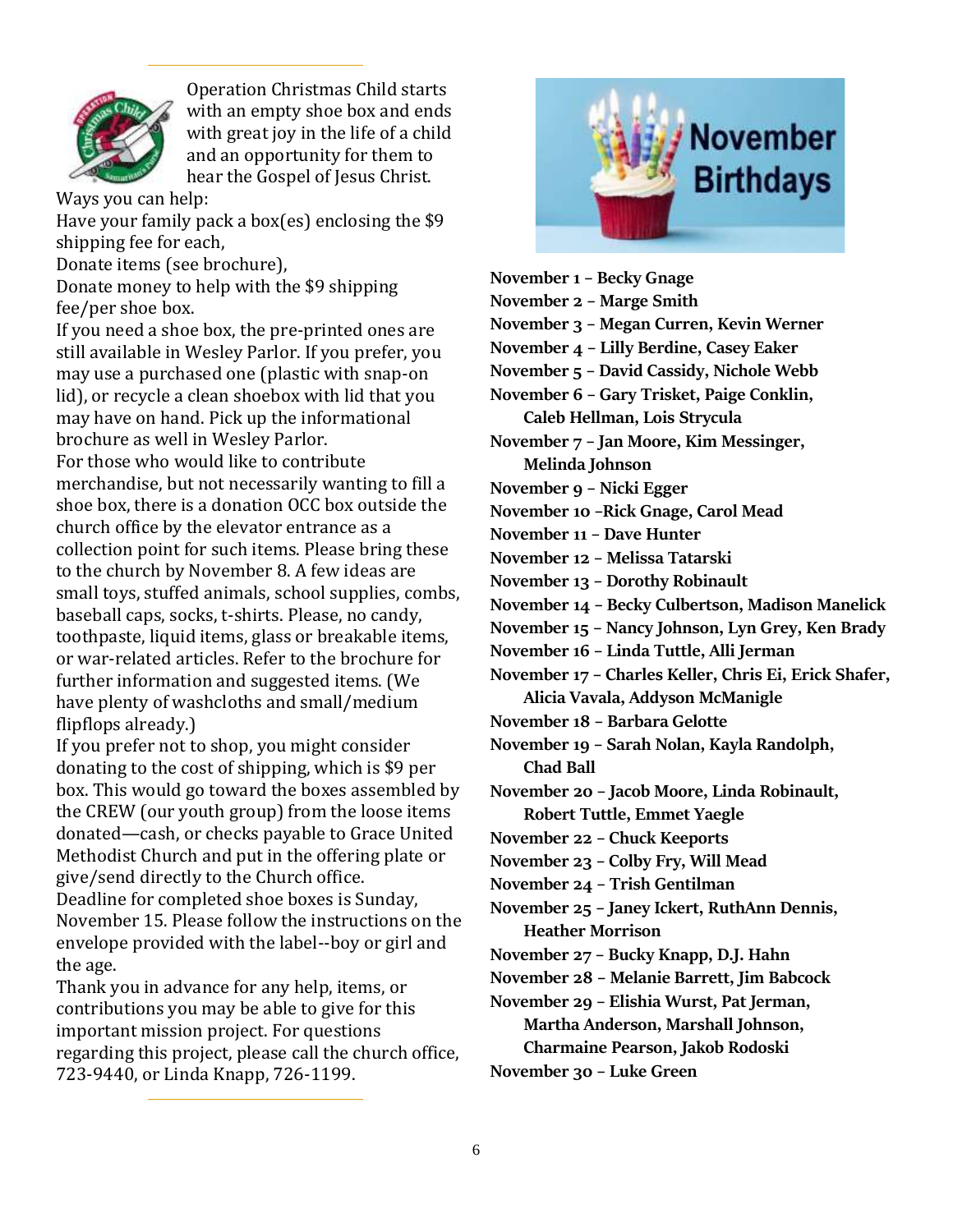

| <b>SUNDAY</b>                                                                                                             | <b>MONDAY</b>                                                                    | <b>TUESDAY</b>                                               | <b>WEDNESDAY</b>                                                                                                                                         | <b>THURSDAY</b>                                                                                                                                                                                            | <b>FRIDAY</b>    | <b>SATURDAY</b> |
|---------------------------------------------------------------------------------------------------------------------------|----------------------------------------------------------------------------------|--------------------------------------------------------------|----------------------------------------------------------------------------------------------------------------------------------------------------------|------------------------------------------------------------------------------------------------------------------------------------------------------------------------------------------------------------|------------------|-----------------|
| I All Saints' Day<br>8:30/9:30/11:00 a<br>Worship<br>9:30 a Agape Sunday<br>School                                        | $\overline{2}$                                                                   | $\overline{\mathbf{3}}$                                      | $\overline{\mathbf{4}}$<br>7:00 a Men's Prayer<br><b>Breakfast</b><br>6:00 p SPRC<br>7:00 p Truth Project<br><b>Bible Study</b>                          | 5<br>6:00 p Praise Team                                                                                                                                                                                    | 6                | $\overline{7}$  |
| 8<br>8:30/9:30/11:00 a<br>Worship<br>9:30 a Agape Sunday<br>School<br>9:45 a Sunday School<br>5:30 p Charge<br>Conference | 9                                                                                | 10<br>6:00 p Childcare<br>7:00 p Property<br><b>Trustees</b> | 11<br>7:00 a Men's Prayer<br><b>Breakfast</b><br>7:00 p Truth Project<br><b>Bible Study</b>                                                              | 12<br>6:00 p Praise Team                                                                                                                                                                                   | 13               | 14              |
| 15<br>8:30/9:30/11:00 a<br>Worship<br>9:30 a Agape Sunday<br>School<br>9:45 a Sunday School                               | 16<br>12:00 p Caregivers'<br><b>Support Group</b><br>7:00 p Outreach/<br>Witness | 17                                                           | 18<br>7:00 a Men's Prayer<br><b>Breakfast</b><br>7:00 p Truth Project<br><b>Bible Study</b>                                                              | 19<br>6:00 p Praise Team<br>7:00 p Nurture                                                                                                                                                                 | 20               | 21              |
| 22<br>8:30/9:30/11:00 a<br>Worship<br>9:30 a Agape Sunday<br>School<br>9:45 a Sunday School                               | 23                                                                               | 24                                                           | 25<br>7:00 a Men's Prayer<br><b>Breakfast</b>                                                                                                            | 26 Office Closed<br>RI<br>n<br><u>e i strue</u>                                                                                                                                                            | 27 Office Closed | 28              |
| 29<br>8:30/9:30/11:00 a<br>Worship<br>9:30 a Agape Sunday<br>School<br>9:45 a Sunday School                               | 30                                                                               |                                                              | <b>CARE WITH GRACE</b><br><b>DAYCARE</b><br>is open daily from<br>6:30 am to 6:00 pm<br>located on the first<br>floor (nursery) and<br>the second floor. | <b>PROMISE</b><br><b>PRESCHOOL</b><br>is open Monday,<br>Wednesday, and<br>Thursday from 9:00<br>$-11:30$ am (3-year-<br>olds) and $12:30 -$<br>3:00 pm (4- year-<br>olds) located on the<br>ground floor. |                  |                 |